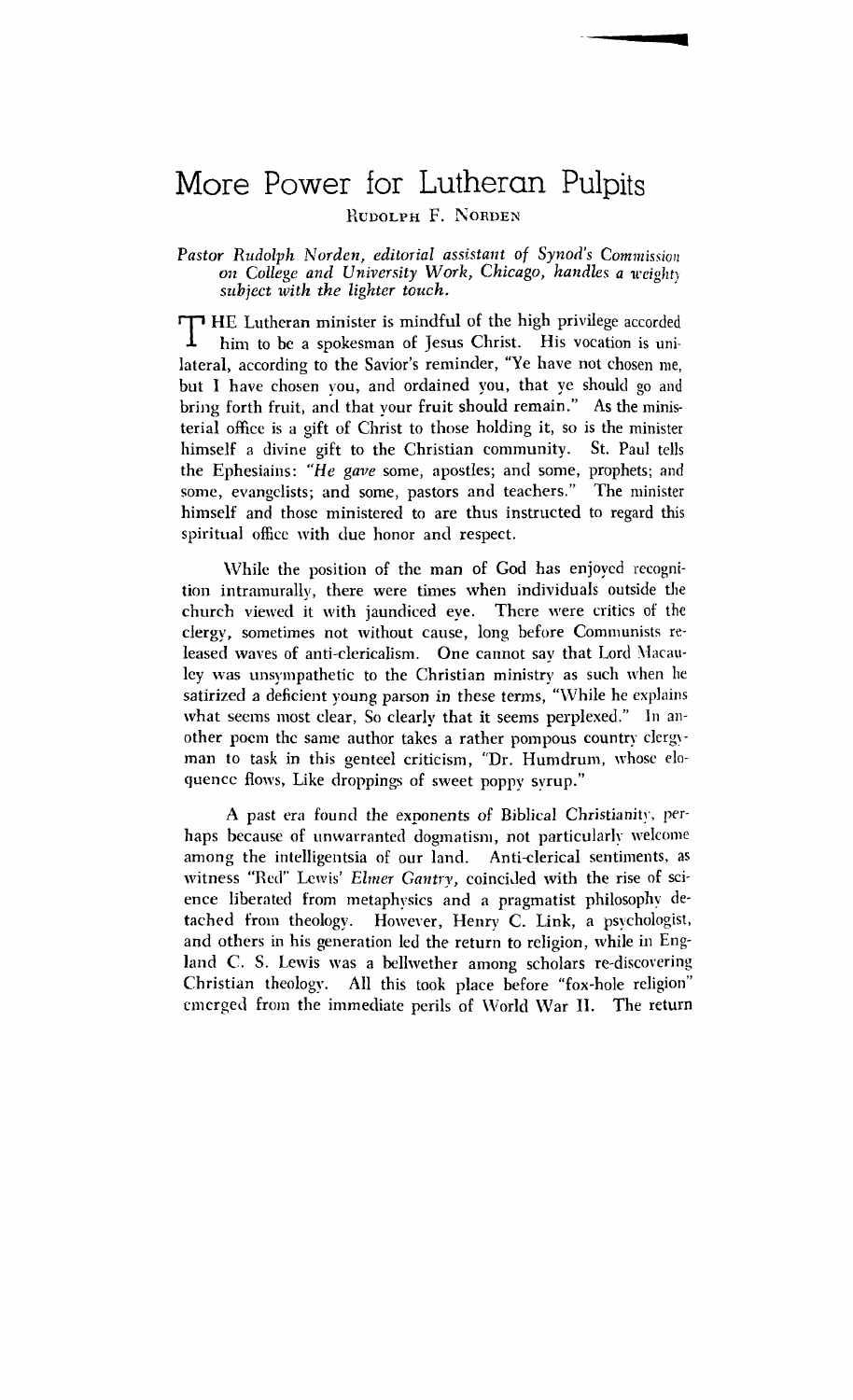to religion preceded Norman Vincent Peale, Bishop Sheen, Billy Graham, and other popular preachers. Without taking anything away from any of them, it is probably true to say that they did not SO much create the religious wave as that they are riding it.

The net result is that the theologian, from parish pastor to seminary professor, enjoys a measure of respectability among people of thought. He represents the queen of the disciplines, now recognized again as self-containing. Dr. Edgar Carlson, president of Gustavus Aclolphus College, bears witness to this when he writes: "There was a time when the theologian lived off the crumbs from the table of the psychologist, the philosopher, and the sociologist. But developments in Biblical theology have been so decisive that theology is recognized as having a definite field of its own."

# *The Theologian in the Pulpit: Thc Text*

The pastor rises to his full stature as a Christian theologian in that high moment when he enters his pulpit. This is his shining hour, his golden opportunity to proclaim the *kerygina* of Christ crucified for sinners. Not only does he reach what is most likely the largest assembly of the week; he reaches it in an atmosphere of worship and prayerful attention. This is an opportunity not to be muffed.

Church custom and tradition suggest that he begin with a text. The text is not chosen on the spur of the moment. It has been selected long before Sunday morning, to be prayed over, studied, evaluated, and readied for homiletical use. How far in advance of the Sunday service, under normal conditions, should the sermonizer begin with his survey of the text? Under the pressure of multitudinous parish duties sermon preparation is sometimes deferred until Friday. There is then not sufficient time to do justice to the creative task of developing the God-given resources of the text. With time running out, the temptation is great to rely heavily on someone else's printed sermon, or to fall back on trite phrases, theological cliches, and spiritual bromides. Matter-of-fact reiterations of theological formulae do not hold the attention—and the attendanceof people who have become discriminate as to the content of public presentations. Neither does, what Walter Lippmann calls, "the deep slumber of a decided opinion." The Christian preacher who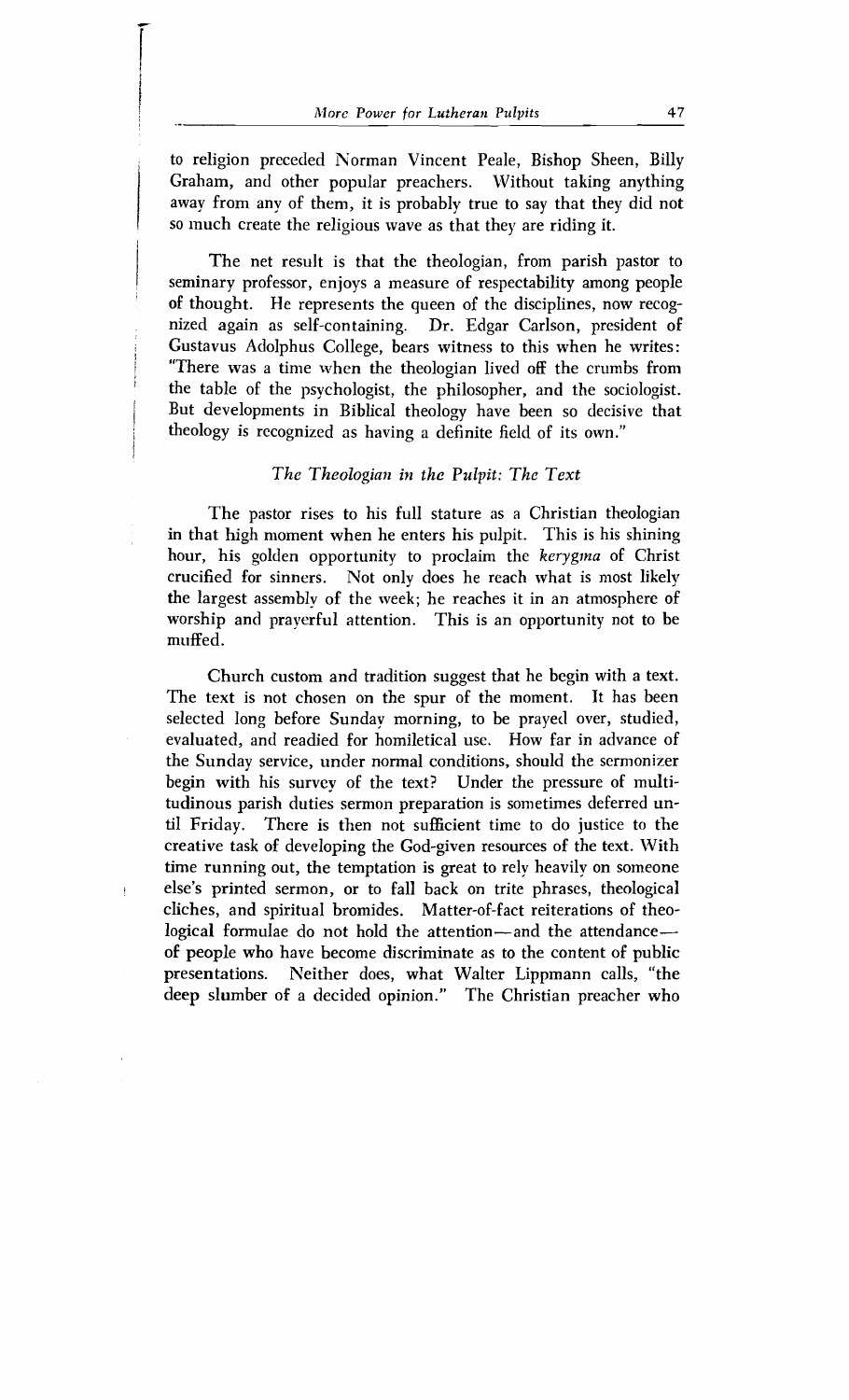people of thought faces the task of serving the new wine of the Gospel in new bottles. Stated in another way, his function is to confront his generation with evangelical Christianity in modern thought-forms and language. Thus hearers of many backgrounds and experiences will come to appreciate what one educated layman recently described as "the genuine relevance of vital and valid Christianity to the present situation."

**An** effective way of beating week-end deadlines for the Sunday sermon was once described by Dr. Louis B. Buchheimer, who was for many years in the pulpit of Redeemer Lutheran Church, St. Louis. Far from improvising from Sunday to Sunday, this skillful homiletician selected his texts and themes in advance for the coming church year. For each Sunday's sermon he set up a file. From time to time, as he came across illustrations, quotations, textual insights, parallel passages, and truths germane to these tests, he inserted this material into the respective file. This sermonizer began his preparation for any given sermon as much as a year ahead of its actual delivery. In other words, a great deal of mining preceded the final minting. This is keeping the homiletical larder well stocked, with the result that "the barrel of meal shall not waste, neither shall the cruse of oil fail."

Some pastors prefer to preach on the propers-the standard Epistles and Gospels, or on texts in various pcricopal systems. Others gravitate toward free texts. Much can be said in favor of preaching on the pericopes, provided the treatment remains fresh and is supplemented from other portions of Holy Scripture. **A** routine use of the pericopes results in a pericopated, apocopated, incomplete Bible. The Christian minister, on the other hand, is committed to declare the whole counsel of God.

Free texts, if for a season the pastor elects to sermonize on them, should be chosen with care and with the purpose in mind of preaching sinners into heaven through faith in Jesus Christ. Free tests give the preacher greater leeway in adapting his message to given occasions and to situations and problems calling for Christian thonght. In the end, it makes little difference what system or combinations of systems is used, if the distinctive meaning of each text is set forth and the expounded Word slanted to the needs, problems, and interests of worshippers.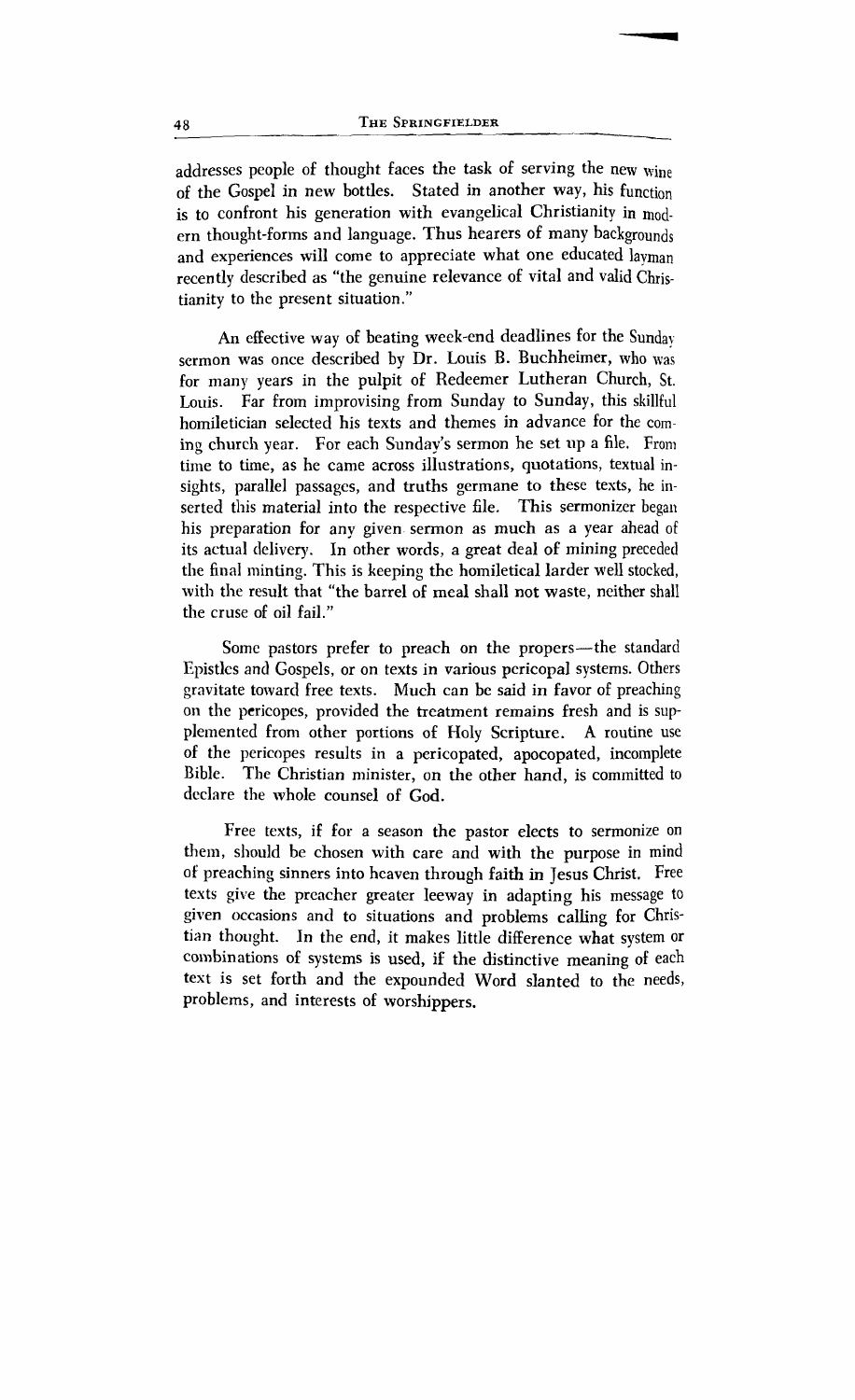# *i Choosing Thought-Provoking Themes*

I

The reading of a meaningful and majestic text, of course, should be followed by a theme worthy of the dynamic spirit and life of the Word of God in the text. Sometimes themes announced on bulletin boards or from pulpits fall below the challenge of the text. It is obvious that God is at work in the latter, and man in the former. The incongruity between a red-blooded text, yea, one that flows with the life-giving blood of Jesus Christ, and an anemic theme is too much of an off-set. It is a letdown, somewhat reminiscent, as one has said in another context, "of the Boston Philharmonic Orchestra tuning up for ten minutes and then playing 'Pepsi-Cola Hits the Spot.'"

State your theme in stimulating, challenging, attention-arresting, and thought-provoking terms, so that even he who came to sleep will become wide awake. This is not to say that cheap and shallow sensationalism should be resorted to, for that is something else again. Interest in the sermon can be aroused by stating the theme in ques tion form, particularly in such question form as not to suggest a cut-, and-dried answer. **A** theme like "What Do I Mean To God?" is effective because the hearer does not at once know the set answers but awaits them from the speaker.

Other sermonizers create interest in the theme by offering a contrast, as does Templeton in "Pebbles or Pearls?" and another in "Streetlamps or Stars?" A pastor speaking on the text: "We wrestle not against flesh and blood  $\ldots$  " might well effect a contrast by , wording his theme: "Fencing or Fighting?" Sometimes a current phrase or expression can be given a twist to make it relevant to a spiritual problem. The current phrase, "Design for Living", under the deft hand of a recent sermonizer became, "Design for Christian Living." Attention should be given to how a theme looks in print, or how it strikes the ear. An example of good phrasing is, "Peter, Reed and Rock."

### *Introduction, Door to Sermon Theme*

The introduction is not to be a little sermonette by itself. Its function is to effect a proper lead-in to the theme. This purpose may be accomplished by referring to a recent event, which then becomes an analogy. For example, a pastor preaching on Christ's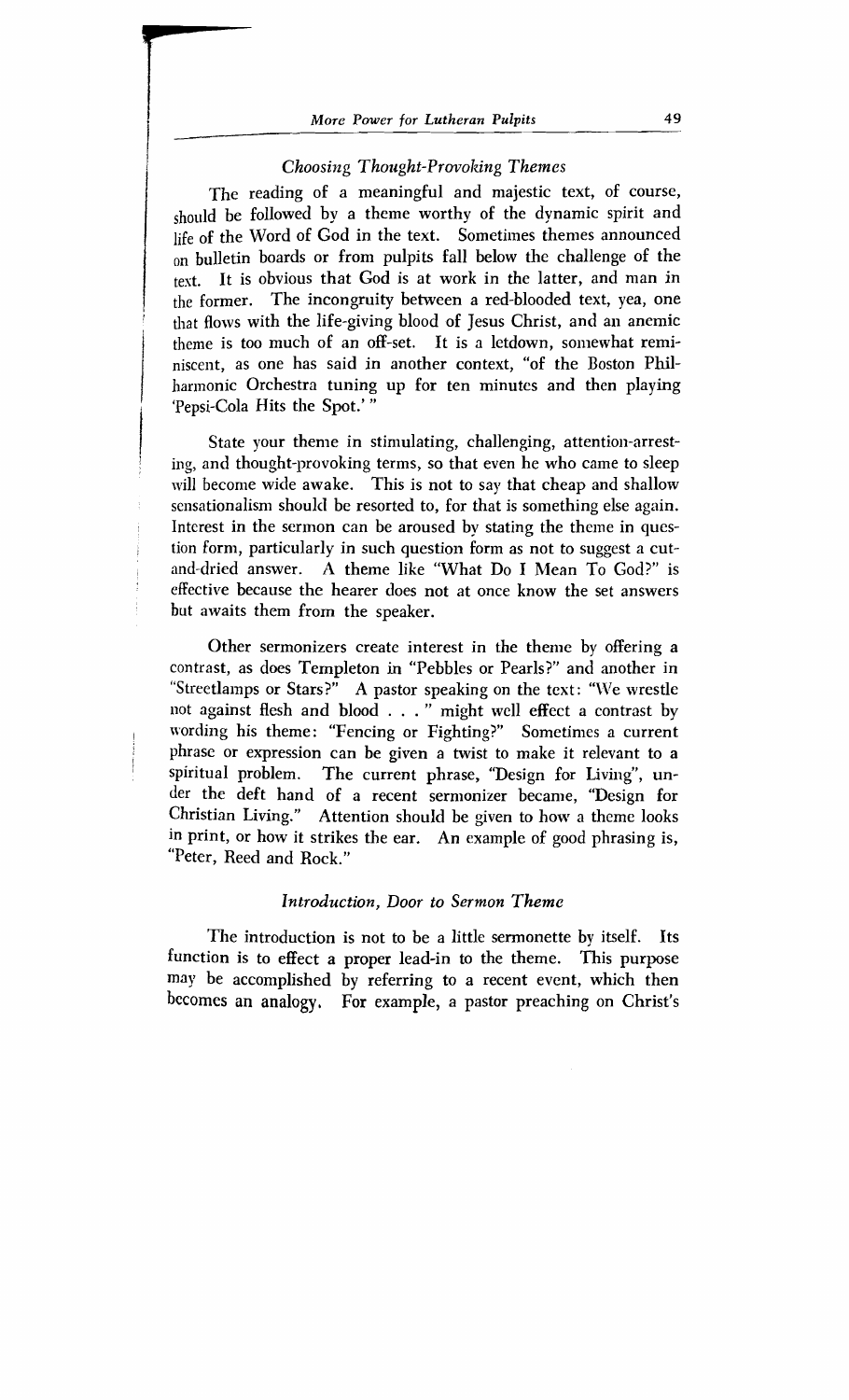parable of the merchant seeking pearls and finding the Pe<sub>arl</sub> Great Price, might begin this way : "In **1947** a Bedouin goatherd in the rugged terrain about the Dead Sea set out to look for a lost goat. Instead he discovered son~ethinig of far greater value in **<sup>a</sup>** cave-the Dead Sea scrolls."

Striking quotations are also appropriate for sermon introductions. If you intended to say something about the Sputnik Age, which has some Russian scientists claiming that they found no evidence of the presence of God in space, you can point out that this is not a new claim. The astronomer Le Lande said long ago, "I have searched the heavens and found no God." You can balance it off with a companion quotation from Kepler, the Christian astronomer who was thinking his thoughts after God, or Abraham Lincoln's words as inscribed on a marker in the Springfield, Illinois, cemetery where the great emancipator lies buried: "I cannot conceive how a man could look up into the heaven and say there is no God. "

#### *The Sermon* **Itself**

As for the structure of the sermon, Louis Henri Sullivan's dictum on architecture applies: "Form follows function." What is the function of the sermon? Is it not to confront modem man, burdened with his own and the world's sins, with the Good News of salvation in Jesus Christ? **A** scholarly dissertation that fails in its function to attract twentieth century people to the foot of the first century Cross is a lost presentation, despite profundity and precise form. By the same token, a sermon sparkling with witticisms that divert rather than direct to Christ represents love's labor lost, despite its light-hearted informality.

The "old line, rose-water modernist," who by-passed Sin and the Atonement is an anachronism. Sin and Salvation must still be preached with capital S's. There can be no appreciation of the Gospel unless the Law first determines man's personal guilt and desperate circumstances when left to his own devices. Bo Giertz. desperate circumstances when left to his own devices. Sweden's Bishop of Gothenburg, is not only in tune with presentday trends in theology but aIso expresses what was always the genius of prophetic and apostolic preaching when he underscores the reality of sin in these trenchant terms: "Our whole **generation, which** has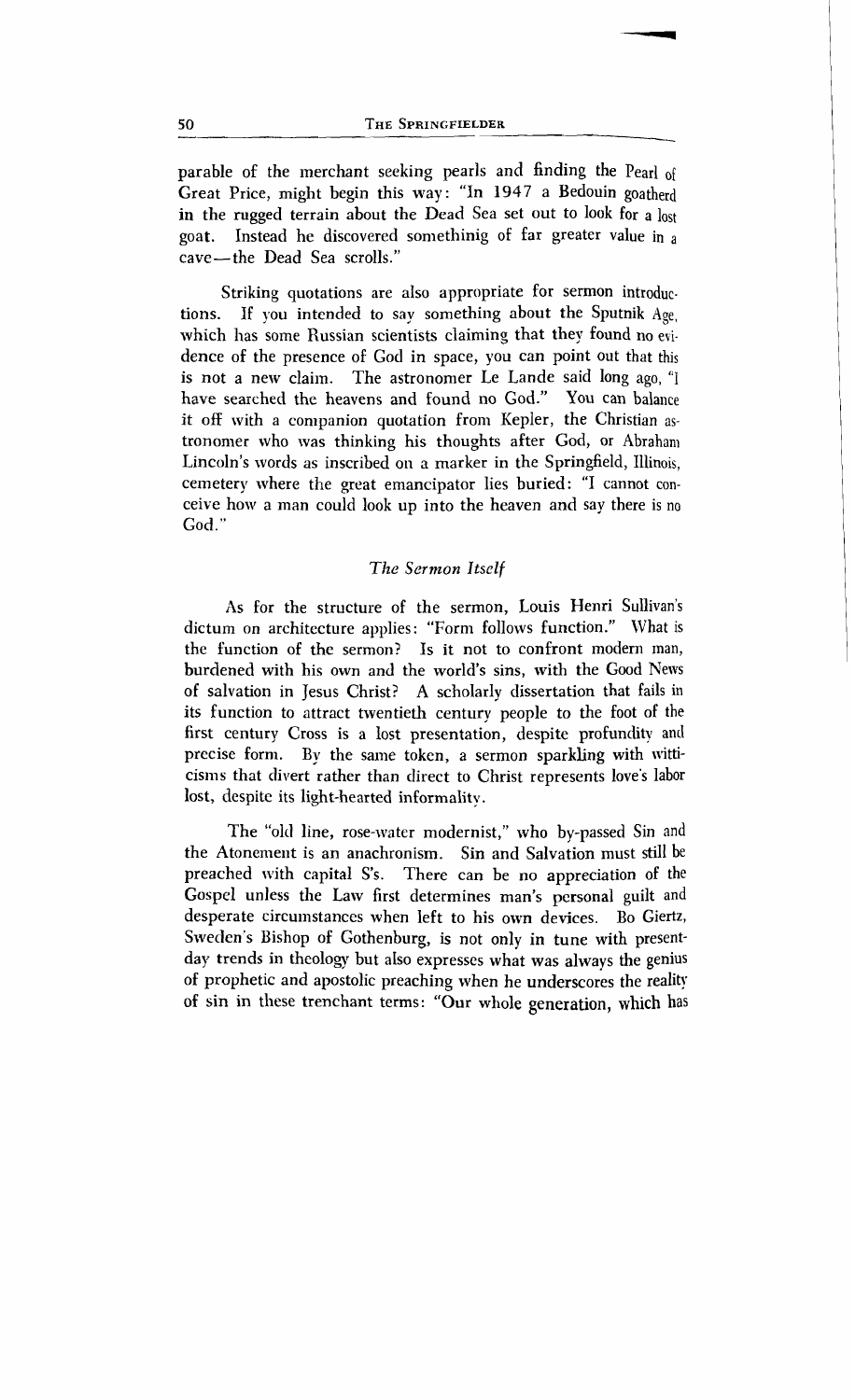up to its neck in the putrid sewers of sin and nearly drowned itself in the consequences of ugly godlessness, ought really to have learned that sin is not an empty word." To pass over sin in favor <sub>of more engaging, but less relevant, subjects, would in the poet</sub> I have englightly that the state of the ship is going  $down."$ 

Of course, the knowledge of sin and its consequences is not enough to make anyone a Christian. Law preaching minus the Gospel may by another route lead hearers to the same abyss of despair and sense of futility to which Eugene O'Neill's play Long<br>Day's Journey Into Night leads its auditors. Despair of God's mercy, whether by legalistic, Gospel-less preaching or atheistic existential-<br>ism, is six of one and half-dozen of the other. The "empty throne<br>of Cod" the "irrelevance of Cod" the condition described by Martin Buber as the "eclipse of God," and by Pascal as the "misery of man without God" represent the desperate philosophy of many people in our times. To offer answers to man's questions, the Christian minister leads his hearers from the knowledge of sin to the comfort of forgiveness and perfected salvation in Jesus Christ. In comfort of forgiveness and perfected salvation in Jesus Christ. In<br>every sermon the way of salvation should be clearly underscored every sermon the way of salvation should be clearly underscored. No one who has ever sat under a Christian pulpit should be able to say on the day of final judgment, "I went to church one time but was not told of Christ, the Savior."

Whatever the structure of the sermon, its foundation is always what W. E. Gladstone was pleased to call the "impregnable rock of Holy Scripture." Preaching should mean opening the Scripture. The failure to speak God's Word encourages Biblical illiteracy and deprives the pulpit of its unique power. He who speaks for God cannot be uncertain as to the authority of his message, lest the trumpet give forth an uncertain sound and none will gather for the battIe.

## *Linguistic Dress of the Sermon*

If the purpose of Christian preaching is to communicate God's revealed truths, not only the sermon structure but also its language garb will prove ancillary to it. The choice of words is important. **A** good sermon answers to Robert Frost's characterization of good poetry, namely in it "understanding comes to the surface and you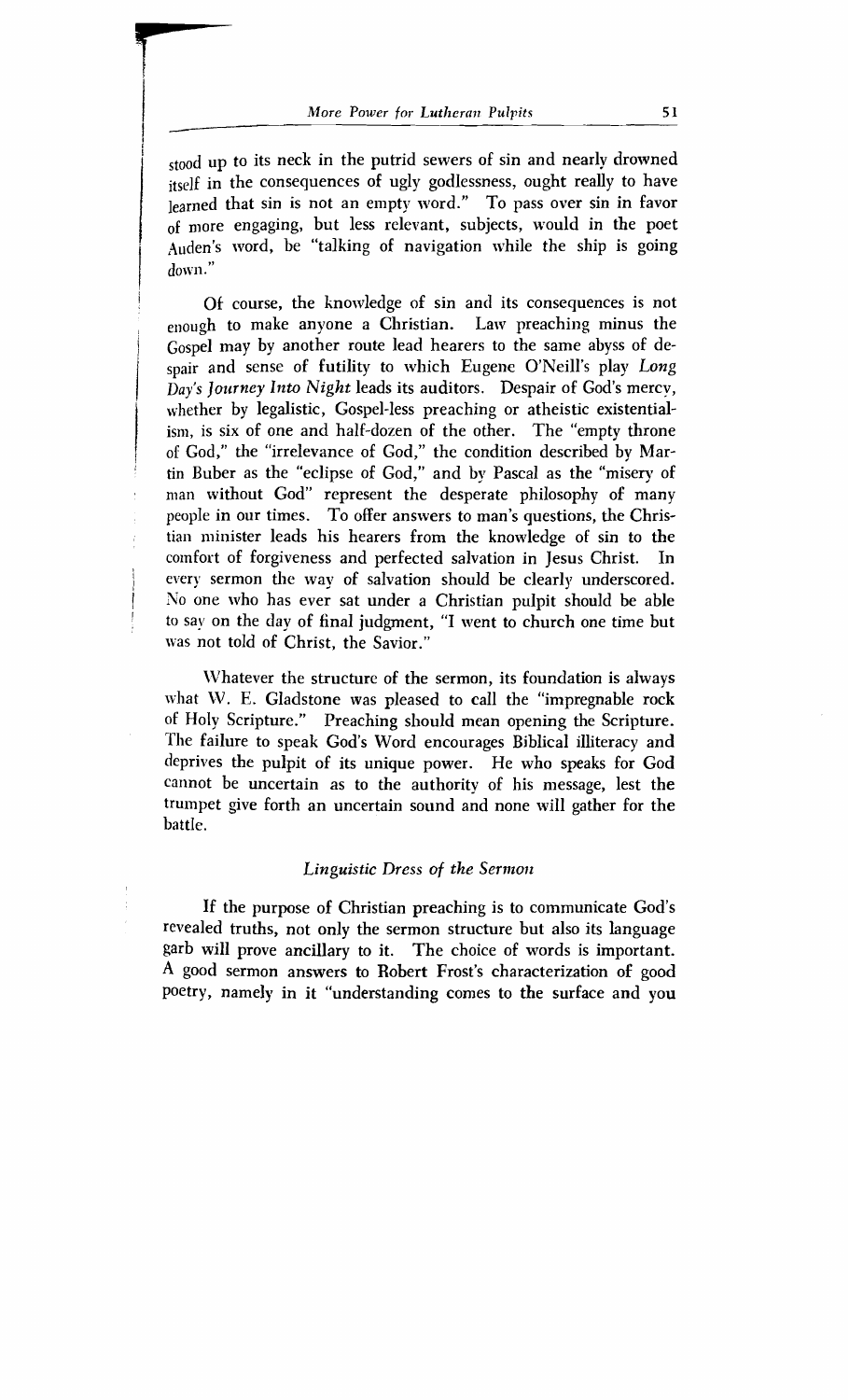catch it without fishing for it." Abstract art with its symbolism is meaningful only to the initiated. Sermonic art cannot afford to leave people out in "left field." On a given Sunday morning the pastor addresses himself also to unindoctrinated and uninitiated hearers. Therefore, it is necessary to communicate through understandable language. Theological and philosophical jargon, also argot that offends and hides meaning, should be avoided.

Effective preaching includes also the courtesy which Dean Acheson, in quite another connection, called "hospitality to intelhgence." Most of our hearers these days have at least a high school education, and we can pre-suppose understanding on their part, What St. Paul had to say about Christ-less wisdom in First Corinthians Chapter 1 and other places should not be wrenched out of context and made to apply to helpful science, pursuit of truth, and "to all pure arts and useful knowledge.'' The Lutheran Church, born in a university, is not hostile to higher education, nor does it believe that the quest of knowledge is the alternative to faith. Antiintellectualism in our circles, if any, stems from later developments.

How can language be enriched? **A** seminary professor, who had occasion to read many sermon manuscripts, once expressed the opinion that ministers should read more poetry to enhance their<br>speech. There are certainly people in the Sunday assembly who There are certainly people in the Sunday assembly who can appreciate good poetry, not only from the English classics (Shakespeare) but also from meaningful modern poetry. In fact, some of the most pertinent confessions of Christianity are in our times voiced by our poets. **By** way of example, it will do something for a festival sermon on the Nativity of Christ to cite Ted Hughes' line in "Hawk in the Rain", telling us that Christ's was a childbirth that "righted the stagger of the world."

The choice of words comes easier when the pastor lives in close rapport with his parishioners. Aware of their concerns, cares, needs, interests, and sympathies, he can address himself more knowingly to them. Humor has it that a pastor once preached an eloquent and incisive sermon against dancing in a veterans' hospital. The trouble was, however, that he was preaching to **a** congregation of amputees.

**A** realistic painter of the English social scene of some two centuries ago was Hogarth. In a well-known picture he depicts a poor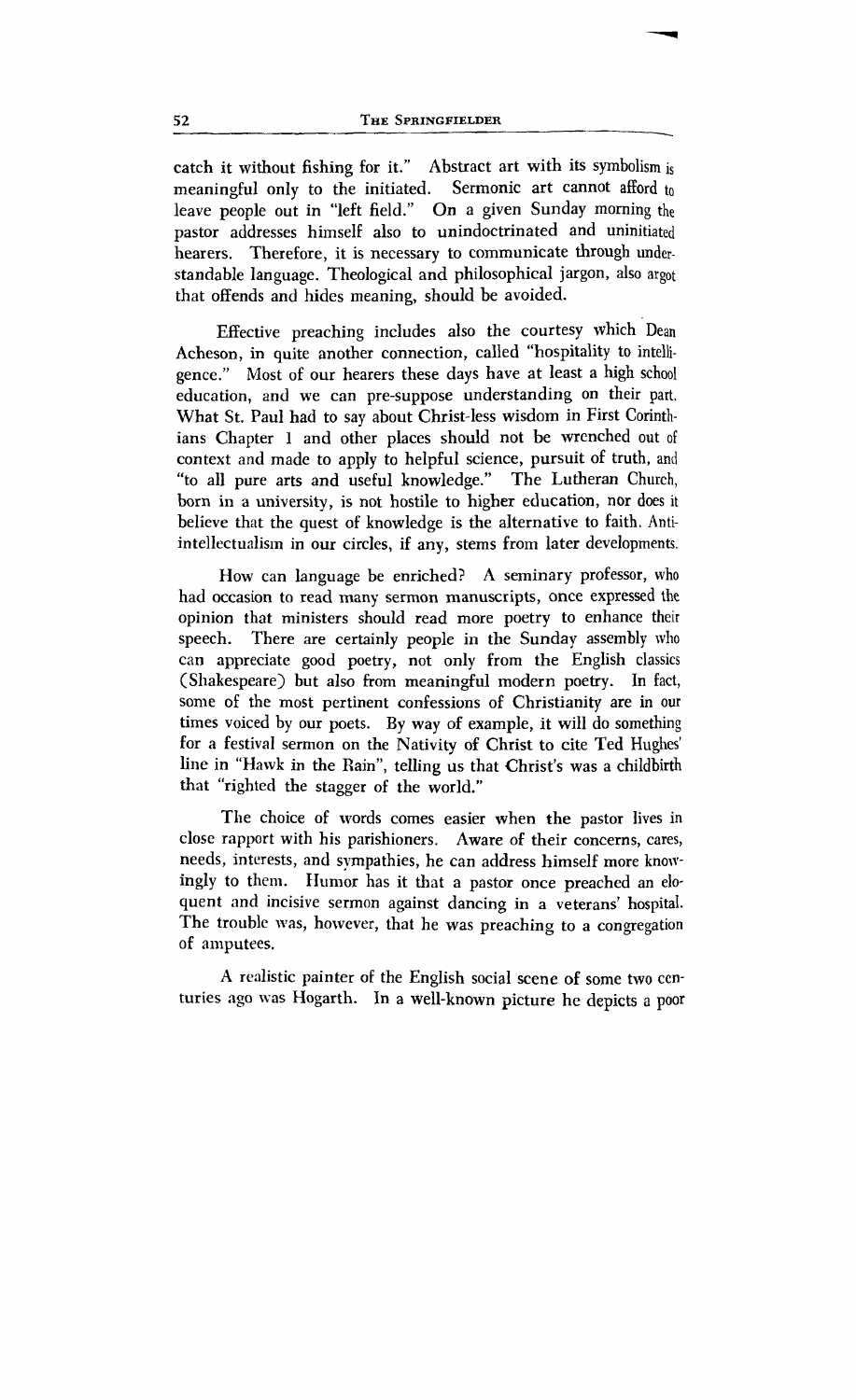sinner enroute to the gallows at Tyburn Tree. Hogarth supplies him with two spiritual counselors, one a "stuffed shirt"-type clergyman riding in his coach and the other a plain parson sufficiently concerned about the spiritual welfare of the man as to ride with him in the cart. It is not the pastor who rides in the isolated splendor of a coach but the one sharing his parishioners' cart who speaks intimately and intelligently to his flock.

#### *Accentuate the Positive*

The pastor prefers to cast his pulpit message in positive terms.<br> Negative, controversial, defensive, and apologetic preaching gives people wrong impressions of the straight-forward Gospel proclaimed in Lutheranism. Fosdick, if his words may be quoted in this con $t$  text, is worth hearing: "We defend religion too much. Vital religion, like good music, needs no defense but rendition. A wrangling controversy in support of religion is precisely as if the members of an orchestra should beat folks over the heads with their violins to prove that music is beautiful. Play it." The exposition of the Lutheran catechism is exemplary in this respect: It presents the truths of Christianity positively.

#### The Delivery

Through good delivery the content of the sermon is communicated to the hearer. Speaking styles vary with individuals, inasmuch as talents are diverse in this respect. A good style for all to cultivate is natural speech in "enlarged conversation." The tone of voice is that of conversation, only the volume is "turned up" to make the voice audible to all in the sanctuary. Public address svstems, with which many of our larger churches are equipped, favor use of the natural speaking voice. No shouting is necessary.

As for pulpit manners, one extreme to be avoided is the limp informality which may be proper for a lounge discussion but not for the pulpit, which has a tradition of dignity and power to up-<br>hold. "There are some preachers who preach like after dinner "There are some preachers who preach like after dinner speakers," writes Dr. George Forell of the Chicago Lutheran Seminary in an overt criticism of too informal a preaching style. On the other hand, **stiff** formality is likewise to be eschewed, as Dr. **C. F. W. Walther urged in one of his asides in** *Proper Distinction*